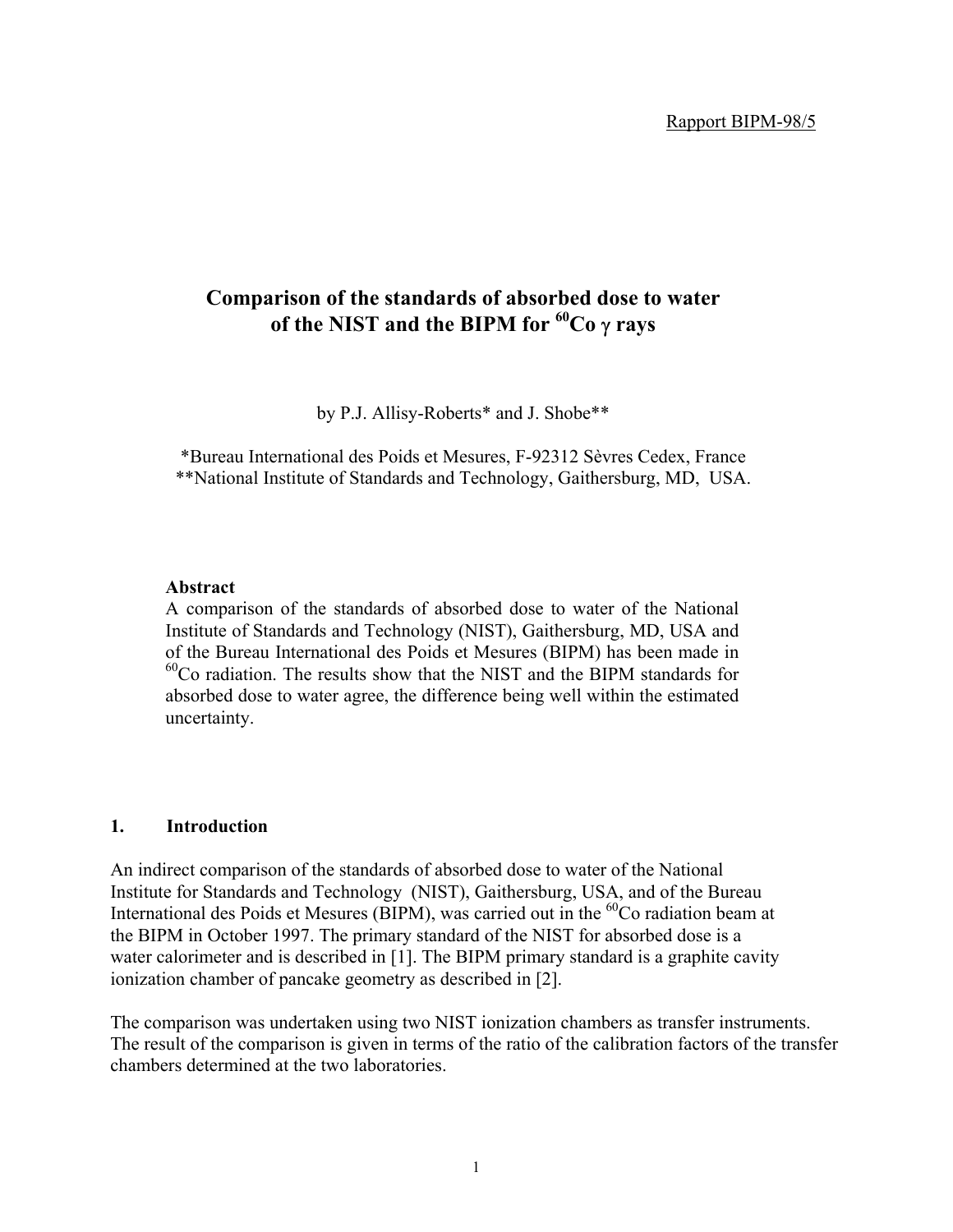The absorbed dose to water comparison is the first such comparison made directly between the two laboratories, the previous results in 1989 being based on two bi-lateral comparisons [3]. The NIST and BIPM standards agree closely, the difference being well within the estimated uncertainty and this comparison result is also in agreement with the result of 1989.

# **2. Determination of the absorbed dose to water**

At the BIPM, the absorbed dose rate to water is determined from

$$
\dot{D}_{\text{BIPM}} = (I/m)(W/e)\bar{s}_{\text{c,a}}\Pi k_{\text{i}},\qquad(1)
$$

where

| I/m                  | is the mass ionization current measured by the standard,                      |
|----------------------|-------------------------------------------------------------------------------|
| W                    | is the average energy spent by an electron of charge e to produce an ion pair |
|                      | in dry air,                                                                   |
| $\overline{S}_{c,a}$ | is the mean ratio of the stopping powers of graphite and air,                 |

 $\Pi k_i$  is the product of the correction factors to be applied to the standard.

The values of the physical constants [4] and the correction factors entering in (1) for the BIPM are given in [5] together with their estimated uncertainties, the combined relative standard uncertainty being 0.43 %.

At the NIST, the absorbed dose to water *D* is determined from

$$
D_{\text{NIST}} = (1/2)(\Delta R/R)|\overline{S}^{-1}|c,\tag{2}
$$

where

| (1/2)            | is the result of using two thermistors to measure the temperature rise,               |
|------------------|---------------------------------------------------------------------------------------|
| $\Delta R/R$     | is the measured fractional change in the Wheatstone bridge balancing resistor,        |
| $ \overline{S} $ | is the mean sensitivity of the thermistors determined from their calibration data and |
| $\mathcal{C}$    | is the specific heat capacity of water at the calorimeter operating temperature.      |

The heat defect of water is assumed to be negligible.

The design and operation of the calorimeter is described in [1] together with the components of uncertainty, giving a combined relative standard uncertainty of 0.35 %.

The comparison of the NIST and BIPM standards was made indirectly by means of the calibration factors  $N_{D_{\mu}}$  for the transfer chambers given by

$$
N_{D_w} = \dot{D}_{w.1ab} / I_{lab} , \qquad (3)
$$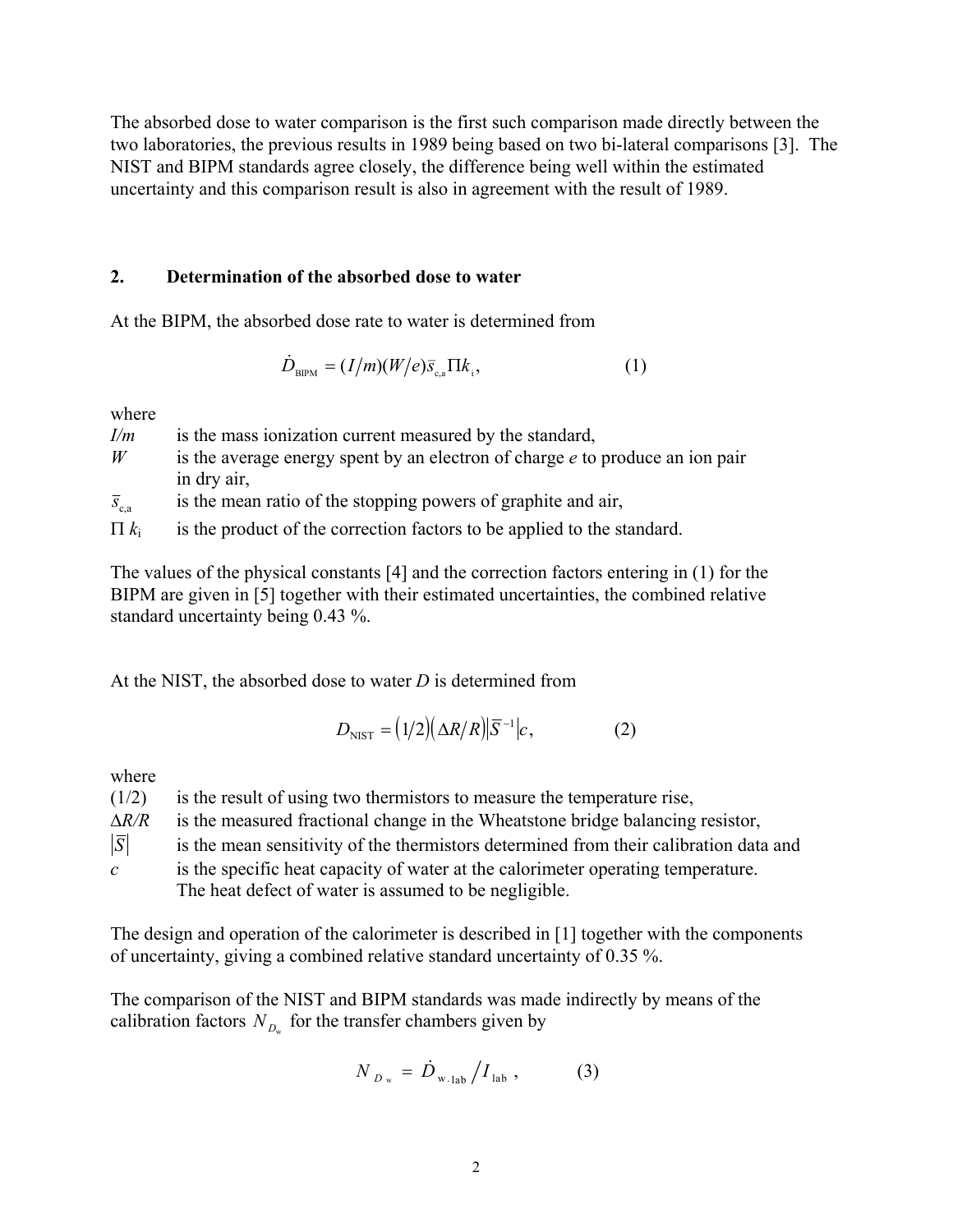where  $\dot{D}_{w,lab}$  is the absorbed dose rate and  $I_{lab}$  is the ionization current of a transfer chamber measured at the NIST or the BIPM. The current is corrected for the effects and influences described in this report.

Absorbed dose is determined at the BIPM under conditions defined by the Consultative Committee for Ionizing Radiation (CCRI), previously known as the CCEMRI [4] :

- the distance from source to reference plane at the centre of the detector is normally 1 m,
- the field size in air at the reference plane is 10 cm x 10 cm and the NIST uses 15 cm x 15 cm, the photon fluence rate at the centre of each side of the square being 50 % of the photon fluence rate at the centre of the square,
- the reference depth is 5 g⋅cm<sup>-2</sup> at the BIPM and the NIST uses 5 cm.

The value of  $\dot{D}_{w,NIST}$  at 5 cm is derived from the last value measured using the primary standard ( $1/11/90$ ) and corrected to the date of calibration (the half life of <sup>60</sup>Co is taken as 1 925.5 d,  $\sigma$  = 0.5 d [6]).

The  $\dot{D}_{w,\text{BIPM}}$  value is the mean of measurements that were performed at 5 g⋅cm<sup>-2</sup> over a period of three months before and after this comparison. By convention it is given at the reference date of 1997-01-01, 0h Universal Coordinated Time as is the value of  $I_{\text{BIPM}}$  (using the same half-life of  $^{60}$ Co as above).

The two laboratories determine absorbed dose by methods that are quite different and are not correlated. The uncertainty of the result of the comparison is obtained by summing in quadrature, the uncertainties of  $\dot{D}_{w, BIPM}$  and  $\dot{D}_{w, NIST}$ , and other contributions coming from the indirect method of comparison.

# **3. The NIST transfer chambers**

The two NIST transfer chambers are C552 air-equivalent, conducting plastic, cavity chambers manufactured by Exradin (Type A12 serial numbers  $176$  and  $177$ )<sup>1</sup>[.](#page-2-0) Their main characteristics are listed in Table 1. These chambers were calibrated periodically at the NIST over the past year. Their calibration factors vary by less than  $\pm$  0.1 % from their mean values.

The experimental method for calibrations at the NIST is described in [7] and that for the BIPM in [5]. The NIST has made measurements to confirm that the chambers have no directional sensitivity, and at each laboratory the chambers were located with the stem perpendicular to the beam direction.

<span id="page-2-0"></span> $\frac{1}{1}$ <sup>1</sup> Certain commercial equipment and instruments are identified in this paper to foster understanding. Such identification does not imply recommendation or endorsement by the NIST, nor does it imply that the materials identified are necessarily the best available for the purpose.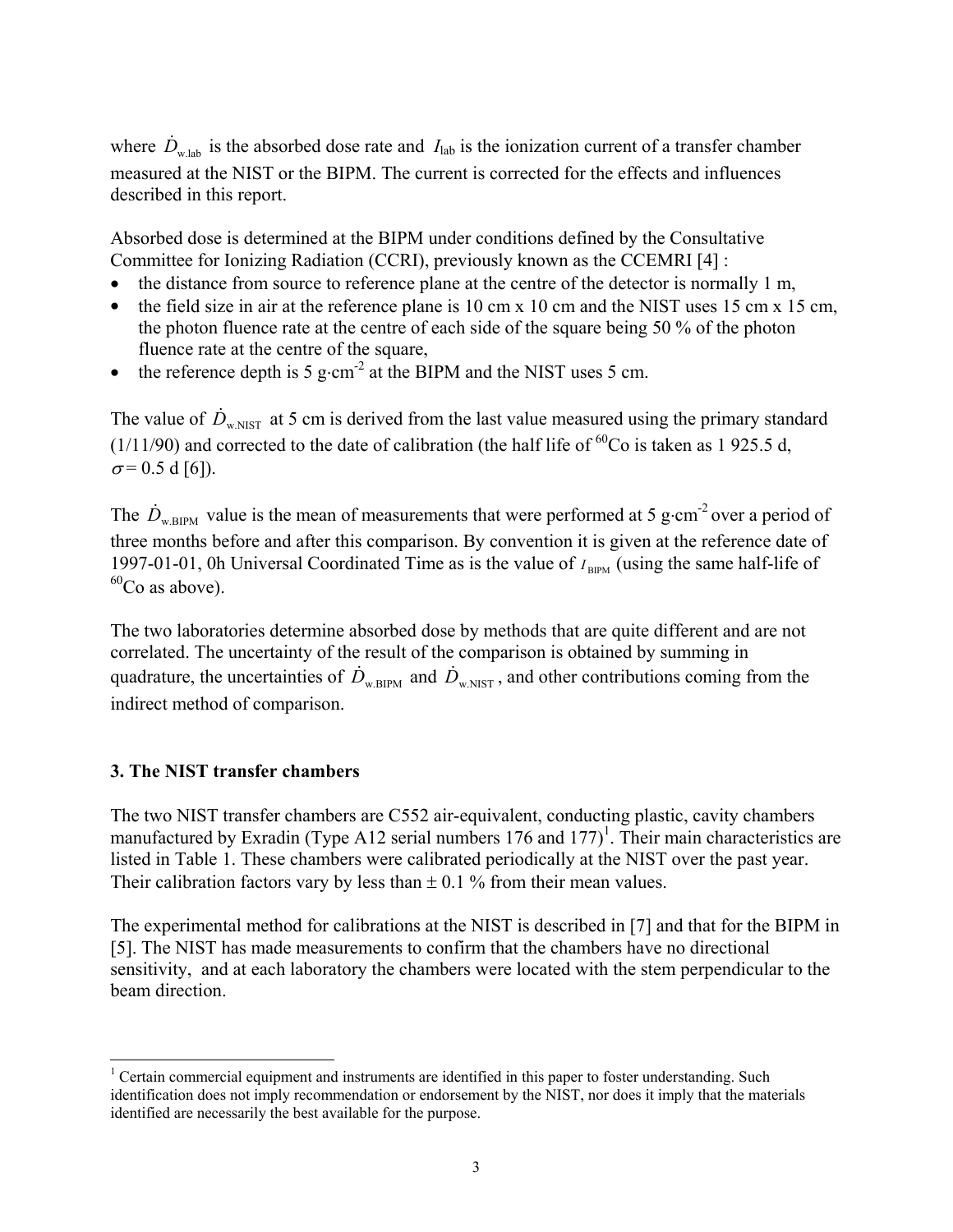A collecting voltage of 300 V (negative polarity), supplied at each laboratory, was applied to each chamber at least 30 minutes before measurements were made. The polarity effect  $(< 0.1\%)$  was checked by applying each polarity in turn to each transfer chamber. Some measurements were also made at half the normal applied voltage (150 V) to confirm that the value of the recombination effect was the same in each laboratory. The volume recombination is negligible at an air kerma rate of less than  $10 \text{ mGy·s}^{-1}$  and the initial recombination loss, which is independent of the air kerma rate, is the same as measured in the two laboratories. The value of  $N_{D_w}$  at 150 V compared with  $N_{D_w}$  at 300 V is 1.001 2 (standard uncertainty  $s = 0.000$  1) at the BIPM and at the NIST it is 1.001 1 ( $s = 0.000$  2). For simplicity, no correction for recombination was applied at either laboratory.

| Chamber         | Exradin A12       | 176 and 177                |
|-----------------|-------------------|----------------------------|
|                 |                   | Nominal value / mm         |
| Dimensions      | Inner diameter    | 6.1                        |
|                 | Wall thickness    | 0.5                        |
|                 | Cavity length     | 24.65                      |
|                 |                   |                            |
| Electrode       | Diameter          | 1.0                        |
| Volume          | Air cavity        | $0.65$ cm <sup>3</sup>     |
| Wall            | Materials         | C552 plastic               |
|                 |                   |                            |
|                 | Density           | $1.781$ g·cm <sup>-3</sup> |
|                 |                   |                            |
|                 |                   |                            |
| Applied voltage | Negative polarity | 300 V                      |

# **Table 1. Characteristics of the NIST transfer chambers**

The charge *Q* collected by each transfer chamber was measured using the BIPM or the NIST electrometer as relevant. Chambers were preirradiated for at least 30 minutes before measurements began.

The ionization current measured from each transfer chamber was corrected for the leakage current, the correction being less than 0.02 % at both laboratories. During a series of measurements, the water temperature was stable to better than 0.02 °C at the NIST and better than 0.01 °C at the BIPM. The ionization current was normalized to 295.15 K and 101.325 kPa.

The relative standard deviation of the mean ionization current measured with each transfer chamber over the short period of calibration, was estimated to be 0.02 % (3 series of 50 measurements for each chamber) at the NIST and 0.02 % (4 series of 30 measurements for each chamber) at the BIPM.

As is usual, no correction for humidity was applied to the ionization current measured. No allowance was made for the radial non-uniformity of the beam over the section of the transfer chamber. In the BIPM beam, the correction factor for these chambers would be 1.000 2 [8] and even less at the NIST. Figure 1 shows the beam non-uniformity at the NIST and at the BIPM.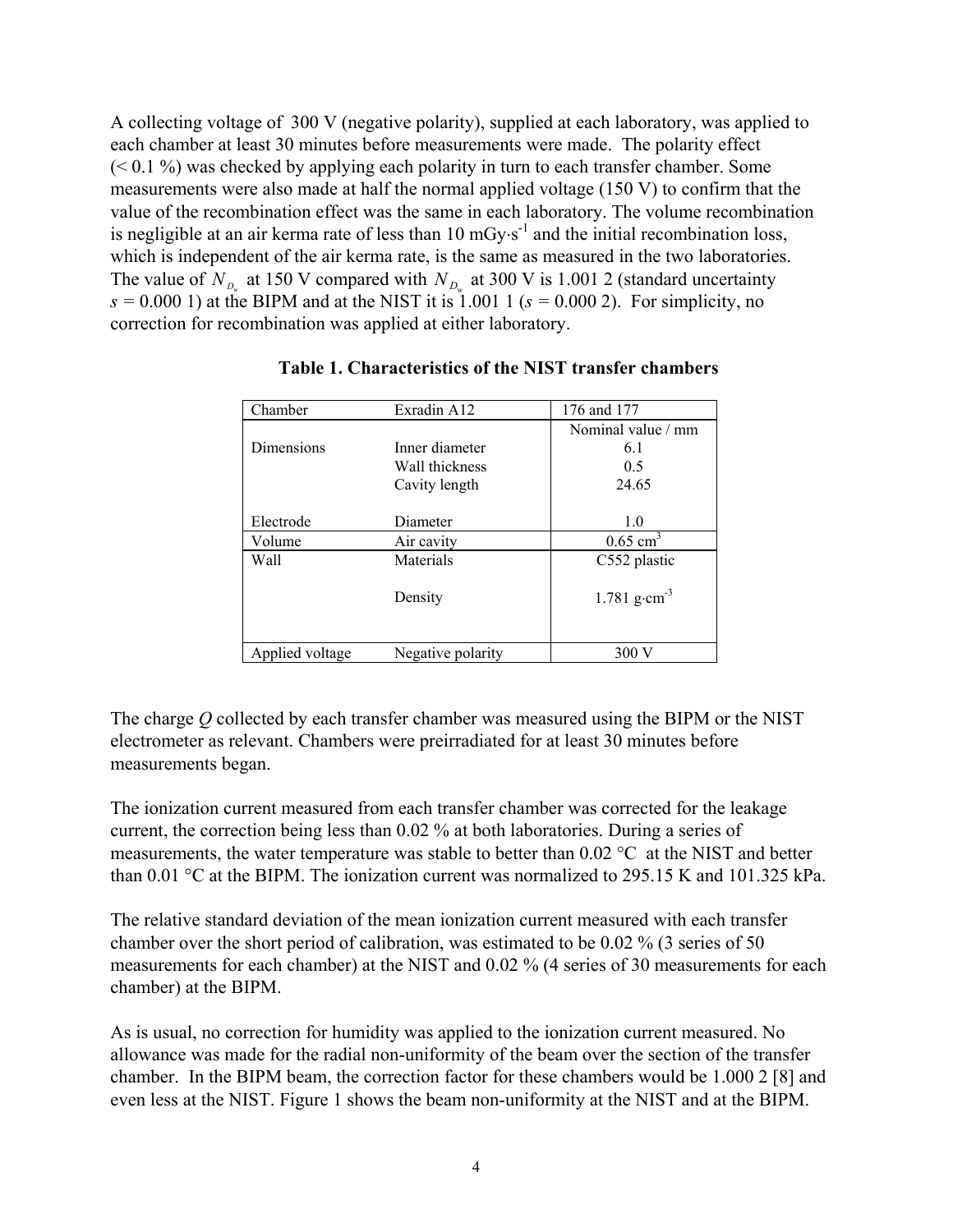The BIPM uses a horizontal beam of radiation. Consequently a correction  $k_{pf}$  (0.04 %) which accounts for the non-equivalence of the perspex front face of the water phantom is applied to the standard and transfer chamber currents. The NIST uses a vertical beam and a correction of 0.34 % is applied to the primary standard for the presence of a lid over the water phantom.

As the calibration factor of a transfer chamber is independent of small changes in reference depth, no correction is needed for the fact that the BIPM reference depth is  $\overline{5}$  g.cm<sup>-2</sup> and that at the NIST is 5 cm; this difference is equivalent to a reference depth change of 0.1 mm of water which is not significant when  $N_{Dw}$  is being measured.



#### **4. Results of the comparison**

Table 2 lists the relevant values of  $N_{\hat{D}_w}$  together with the results of the comparison,  $R_{\hat{D}_w}$ , expressed in the form

$$
R_{\dot{D}_{w}} = N_{\dot{D}_{w_{\text{NIST}}}} / N_{\dot{D}_{w_{\text{BIPM}}}} \,, \tag{6}
$$

Contributions to the relative standard uncertainty in  $N_{\hat{D}_w}$  are listed in Table 3. The uncertainty in  $R_{\hat{D}_{\text{w}}}$  is due to the uncertainties in the different methods used, in the depth positioning and the ionization currents measured by the transfer chambers at the two laboratories.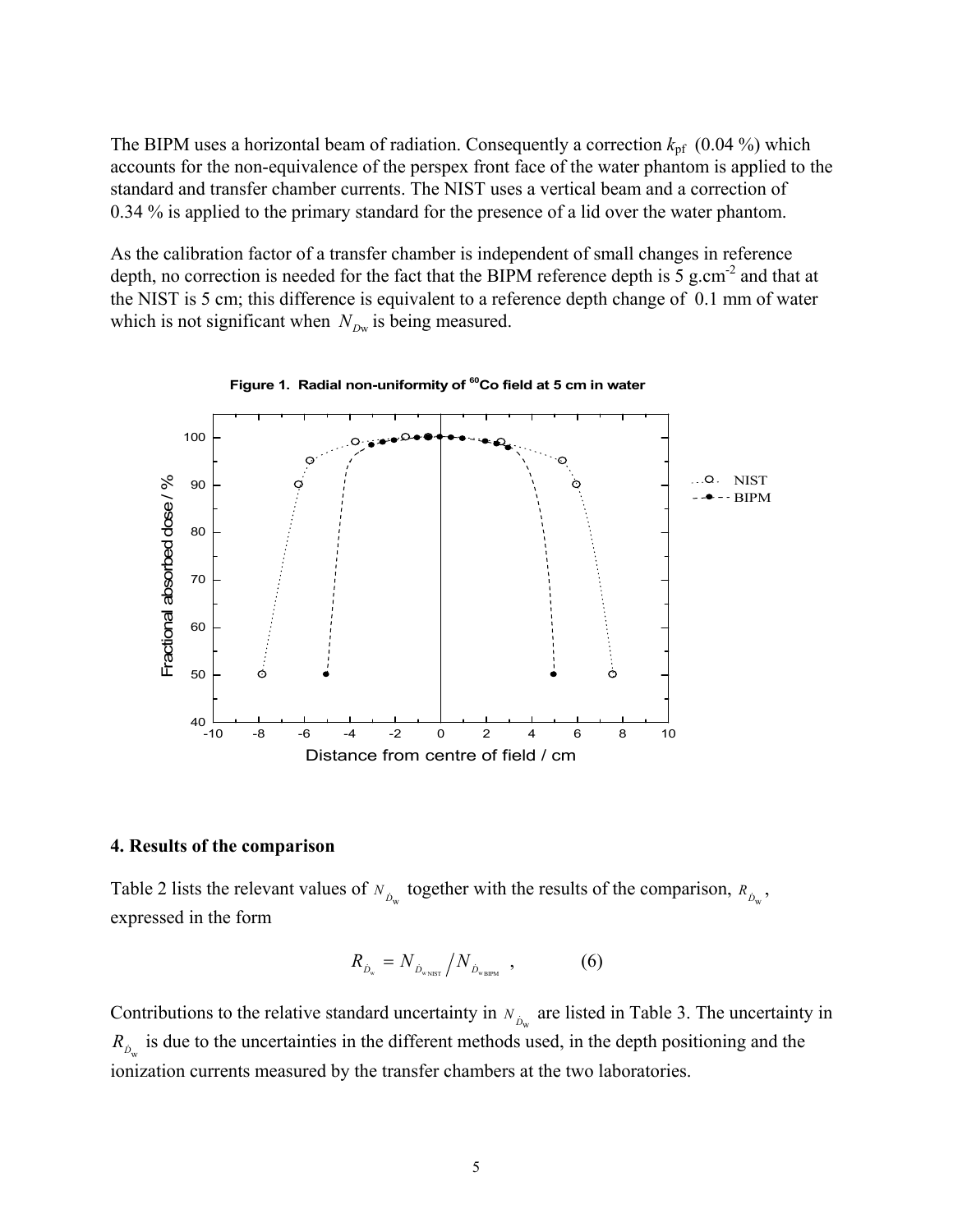The comparison result is taken as the mean value for both transfer chambers,  $R_{\hat{D}_{\text{w}}} = 0.9997$ , with a combined standard uncertainty equal to 0.006 0. The difference (0.13 %) between  $R_{\hat{D}_{\text{w}}}$  for the two Exradin chambers is compatible with its statistical uncertainty (0.05 %) but may include systematic effects (see Section 5).

|             | $N_{\dot{D}_{\rm w.NIST}}$ | $N_{\dot{D}_{\rm w.BIPM}}$ |                       |             |
|-------------|----------------------------|----------------------------|-----------------------|-------------|
| Chamber     | / $Gy \mu C^{-1}$          | / Gy $\mu$ C <sup>-1</sup> | $R_{\dot{D}_{\rm w}}$ | $u_c^{(1)}$ |
| Exradin 176 | 49.931                     | 49.981                     | 0.9990                | 0.0060      |
| Exradin 177 | 50.122                     | 50.107                     | 1.0003                | 0.0060      |
| mean values |                            |                            | 0.9997                | 0.0060      |

**Table 2. Results of the comparison**

**(1)** standard uncertainty in *R*

| Table 3. Estimated relative standard uncertainties* in the calibration factor, $N_{\hat{p}_w}$ , |  |
|--------------------------------------------------------------------------------------------------|--|
| of the transfer chambers and on $R_{\phi}$                                                       |  |

|                                                        | <b>NIST</b> |           | <b>BIPM</b> |           |
|--------------------------------------------------------|-------------|-----------|-------------|-----------|
| Relative standard uncertainty in the<br>measurement of | 100 $s_i$   | $100 u_i$ | $100 s_i$   | 100 $u_i$ |
| Absorbed dose rate to water                            | 0.16        | 0.32      | 0.19        | 0.38      |
| Co-60 decay                                            |             | 0.05      |             |           |
| Ionization current of each transfer chamber            | 0.02        |           | 0.02        | 0.02      |
| Field size and non-uniformity                          | 0.06        | 0.20      |             |           |
| Distance                                               | 0.01        |           |             | 0.02      |
| Depth in water                                         | 0.01        |           |             | 0.10      |
| Relative standard uncertainties in $N_{\hat{D}_{w}}$   |             |           |             |           |
| quadratic summation                                    | 0.17        | 0.38      | 0.19        | 0.39      |
| combined uncertainty                                   |             | 0.42      |             | 0.44      |
| Relative standard uncertainties in $R_{\hat{p}}$       |             | 100 s     | 100 u       |           |
| quadratic summation                                    |             | 0.25      | 0.54        |           |
| combined uncertainty                                   |             |           | 0.60        |           |

 $*_s_i$  = relative standard uncertainty estimated by statistical methods, type A,

 $u_i$  = relative standard uncertainty estimated by other means, type B [9].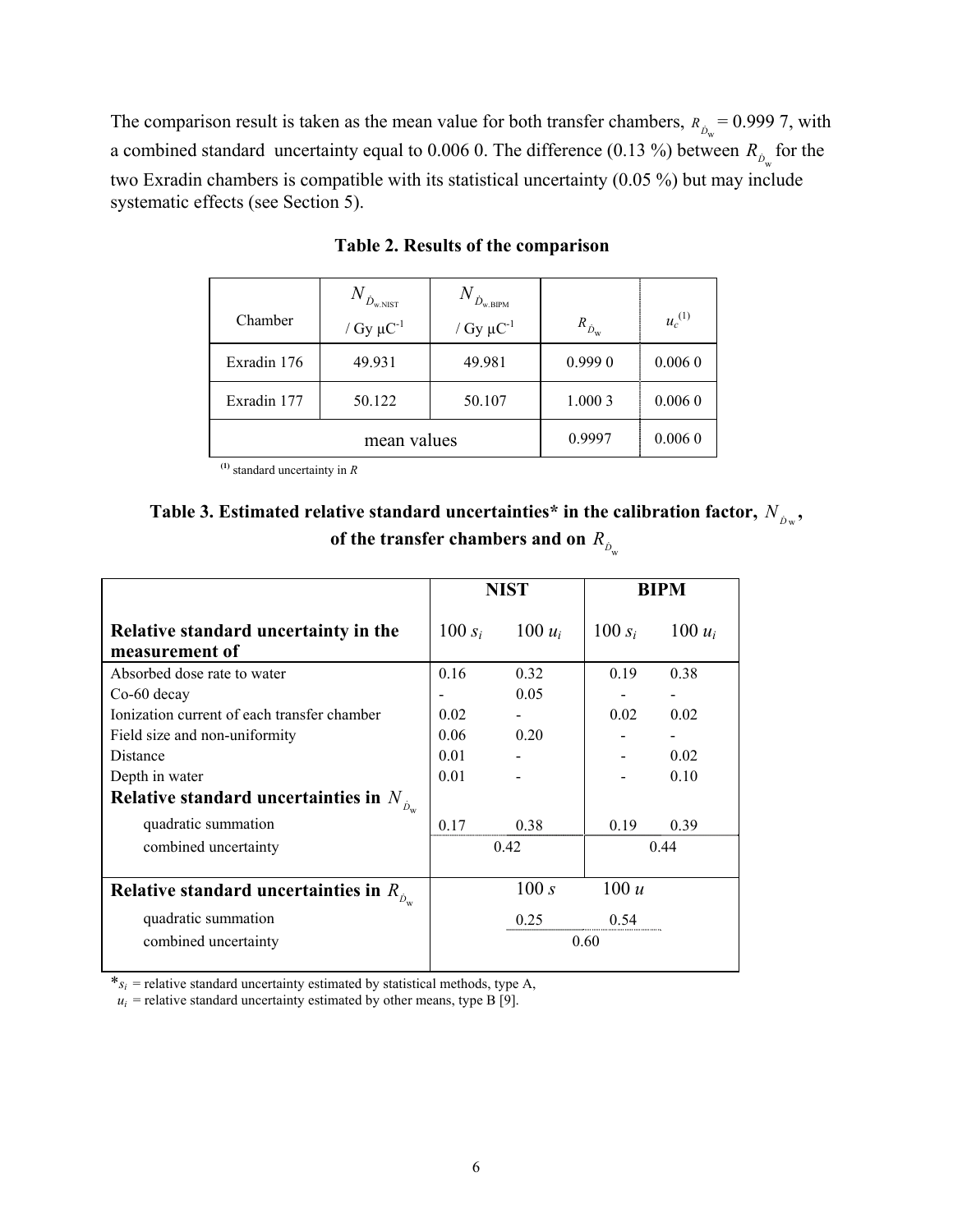# **5. Discussion**

The result of the present comparison of absorbed dose standards  $(0.9997, u_c = 0.0060)$  can be compared with that obtained in 1989. At that time, the result for the NIST, as determined through comparison of their water calorimeter standard with the NRCC (Canada) [3], gave a value relative to that of the BIPM of 1.001 9, with a combined standard uncertainty somewhat larger than 0.006 taking account of the transfer system used by the NRCC. The present result is consistent with that of 1989 but is more reliable because the comparison has been made directly between the NIST and the BIPM rather than through two bi-lateral comparisons.

While the transfer chambers were at the BIPM, the opportunity was taken to calibrate them in terms of air kerma in the  ${}^{60}$ Co beam. The values of  $N_K$  measured at the NIST for these chambers are also known and the ratio  $N_K$  (NIST)/  $N_K$  (BIPM) obtained for each chamber is equal to 0.997 5. This result may be compared with the latest NIST air kerma comparison result [10] of 0.998 0 in 1996. Since the statistical uncertainty associated with these ratios is 0.001 2, the agreement of these values is very good.

 The measurements made in air and in water can also be used to compare the responses of the two transfer chambers. The actual difference between the two chambers when calibrated in air is 0.25 % at both the BIPM and the NIST. At the BIPM, the difference between the two chambers when calibrated in water remains 0.25 %, but is 0.38 % at the NIST. This equates to the comparison result difference of 0.13 % noted earlier in section 4.

Having obtained both  $N_K$  and  $N_D$  calibration factors for the two transfer chambers, it is interesting to compare these in the beams of the two laboratories. The ratio of  $N_D/N_K$  at the BIPM for each chamber is 1.102 0. At the NIST it is 1.103 7 for chamber 176 and 1.105 2 for chamber 177: this is compatible with the difference identified between the two chambers in the water phantom at the NIST. The BIPM result is compatible with other measurements at the BIPM for thimble-shaped transfer chambers of similar volume (e.g. NE 2571) [11].

It is interesting to note that as a result of this comparison, after discussion and additional measurements at the NIST, a systematic difference in the calibration factor of more than 0.2 % was identified as being associated with a 1 mm change in the setting of the collimator jaws. This has resulted in a reassessment of the positioning procedure for absorbed dose to water measurements at the NIST, a consequent increase in the final value of  $N_{\dot{D}_{w, NIST}}$  and a reduction in the difference obtained in the earlier measurements for the two transfer chambers.

# **6. Conclusions**

The standards are in very good agreement,  $(R_{\hat{D}_{\text{w}}} = 0.9997, u_c = 0.0060)$ .

Figure 2 shows the results of all absorbed dose to water comparisons with the BIPM in  ${}^{60}Co$ radiation [3, 12, 13 and 14]. The uncertainties indicated on the graph are the standard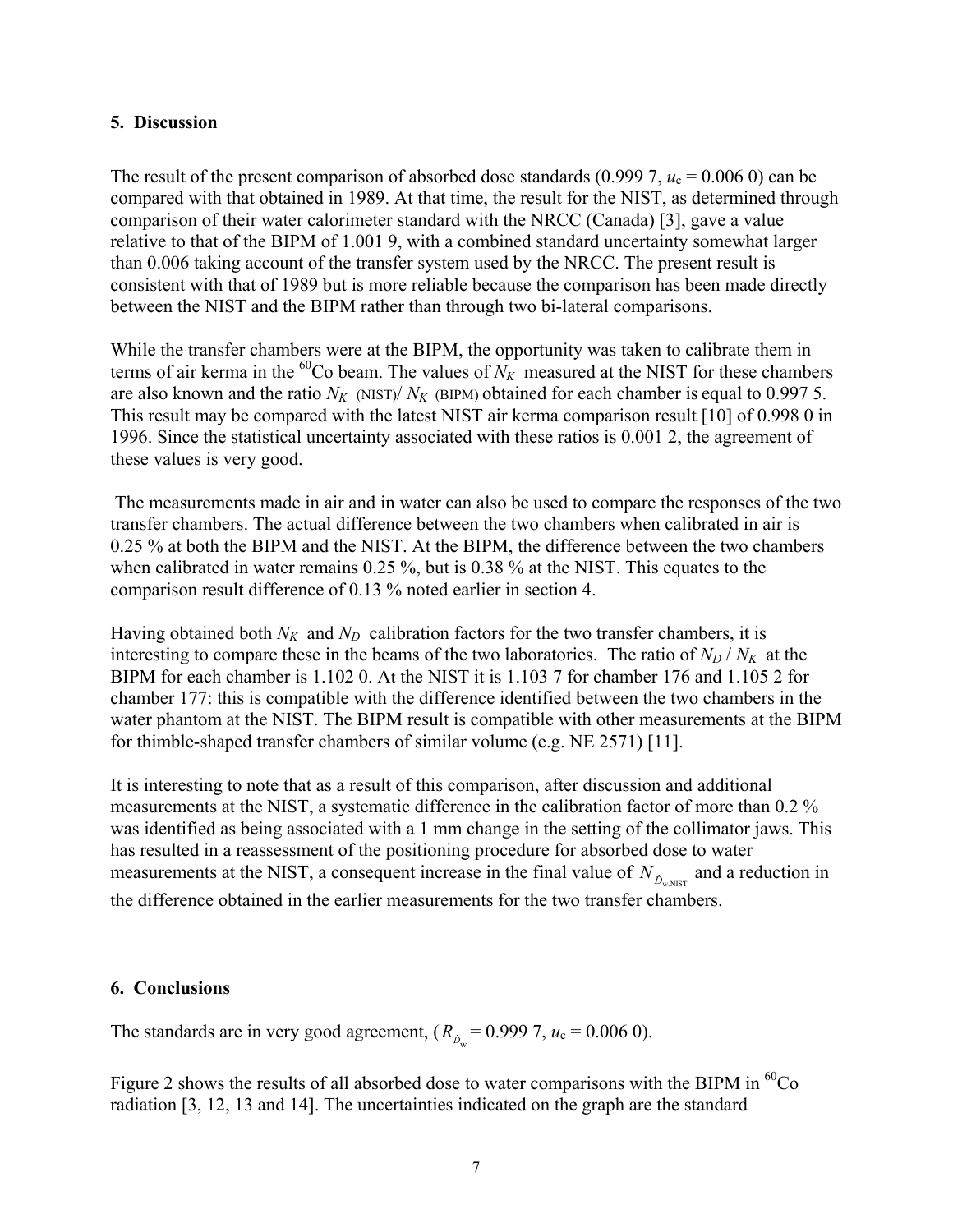uncertainties for each of the comparison results. The agreement, much better than would be expected from the uncertainty of the individual results, can probably be attributed to partial correlations between the methods.



**Figure 2 International comparison of absorbed dose to water**

#### **References**

- [1] DOMEN S.R. (1994), A sealed water calorimeter for measuring absorbed dose, *J. Res. Nat. Bur. Stand.*, 1994, **99**, 121-141.
- [2] BOUTILLON M. and PERROCHE A.-M. (1993), Ionometric determination of absorbed dose to water for cobalt-60 gamma rays, *Phys. Med. Biol.*, 1993, **38**, 439-454.
- [3] BOUTILLON M., COURSEY B.M., HOHLFELD K., OWEN B. and ROGERS D.W.O. (1994), Comparison of primary water absorbed dose standards, in *Measurement Assurance in Dosimetry, IAEA-SM-330/48*, 1994, 95-111, IAEA, Vienna.
- [4] BIPM (1985), Constantes physiques pour les étalons de mesure de rayonnement, *BIPM Com. Cons. Etalons Mes. Ray. Ionisants*, Section (I) **11**, 1985, p. R45 (Paris : Offilib).
- [5] BOUTILLON M. (1996), Measuring conditions used for the calibration of ionization chambers at the BIPM, *Rapport BIPM-96/1*, 1996, 19 pages.
- [6] IAEA (1991), X- and gamma-ray standards for detector calibration, *IAEA-TEC-DOC-619,* 1991.